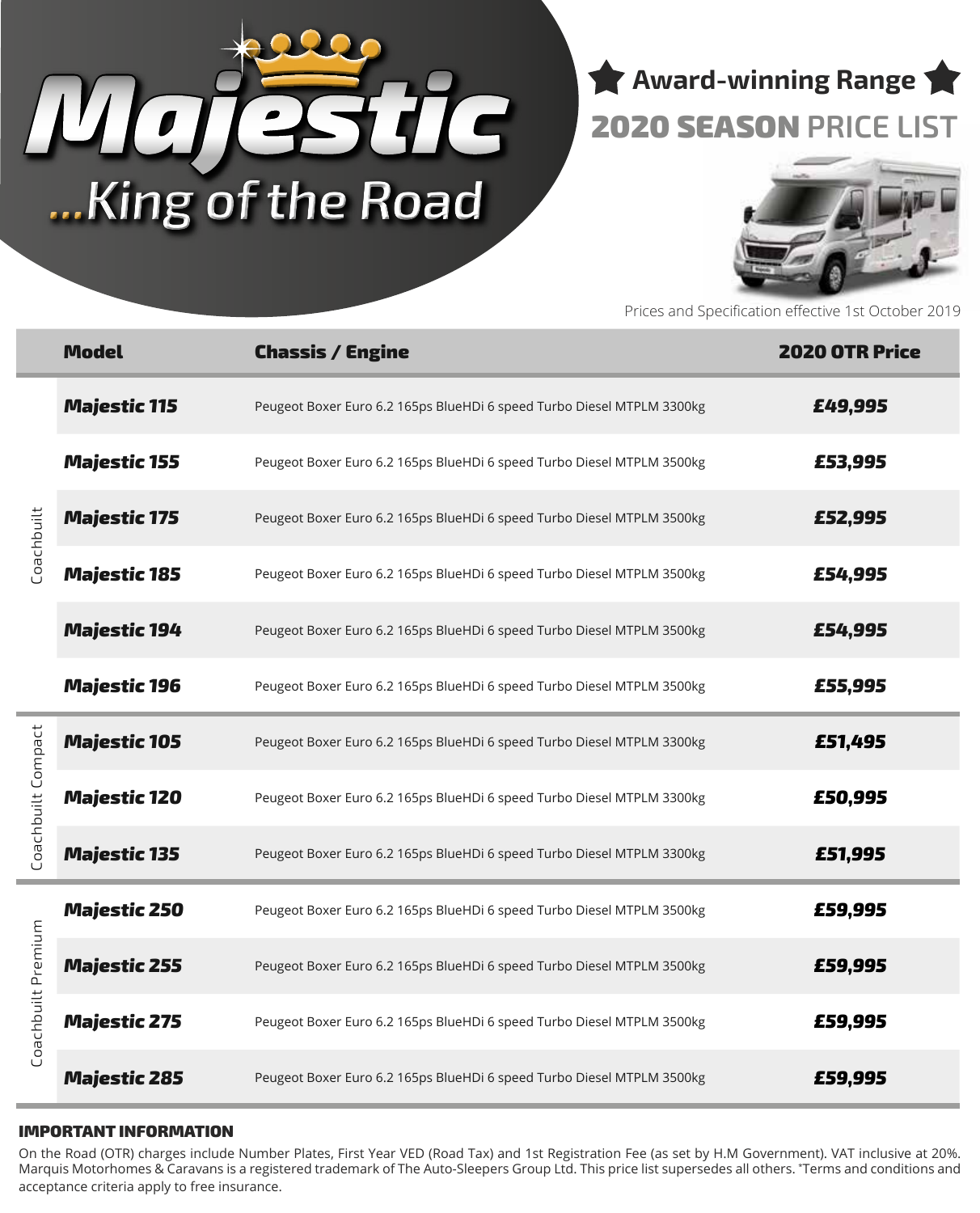*Ring of the Road with* $\bigoplus_{\text{Powers of Figure}}^{\text{Powerful 165ps BlueHDi}}$  **airhags BTakes,**  $\bigoplus_{\text{B Tracker}}^{\text{Secure Alarm}}$  **1 Years Free** 

**Powerful 165ps BlueHDi** 

**Safe ABS Brakes, Airbags & TPMS**

**Insurance\***

**Secure Alarm & Tracker**

## **NEW FEATURES**

## 2020 SEASON

- Outstanding drive performance provided by Peugeot Boxer 2.2 165ps TDi Turbo Diesel & Euro 6.2 engine with reduced emissions
- Complete Heat Whale 4.3kW dual-fuel space saving heating (Compact & Coachbuilt)
- Improved Alde 24hr multi-programmable central and water heating system. Runs on gas, electric (up to 3.15kW) or both. Now with automotive standard Glycol G13 antifreeze coolant (Premium Coachbuilt)
- 'Easy-Slide' chariot-style sockets
- Key Features
- Peugeot Boxer 2.2 165ps HDi Turbo Euro 6.2 engine
- 6 speed manual transmission
- Touch screen media display complete with Sat Nav, DAB Radio/CD/MP3 player USB input & Bluetooth handsfree with steering mounted controls
- Automatic Cab Air Conditioning
- Cruise Control
- Driver & Passenger Airbag
- Daytime running lights
- One Years Free Insurance<sup>®</sup>
- Alloy wheels with full spare
- Rear view observation camera
- GPS Tracker® & alarm system fitted
- Automatic lights and wipers
- Remote central locking to cab
- Immobiliser with unique code
- Onboard trip computer
- TPMS (Tyre Pressure Monitoring Sensor)
- Power steering with adjustable steering wheel position
- Electric tinted cab windows
- Roll out awning
- Electric heated adjustable wing mirrors with indicators
- ABS Brakes with emergency braking assistance
- Fully adjustable and coordinated swivel Captain's seats with armrests
- GRP underskin to motorhome floor providing a water-resistant barrier
- Class A Leisure battery as standard
- Fully protected mains electric system with up to six 240V sockets
- Teleco Teleplus X2/39U directional aerial
- Full height spacious wardrobes with soft-close hinges (selected models)
- Large fridge freezer with removable freezer unit (capacity varies by model)
- Microwave

TEN YEAR WATER INGRESS & BODY INTEGRITY WARRANTY

- Exclusive 'Easy-Glide' bed technology for easy bed conversion
- Boutique washbowl basin with click-clack plug, swanneck mixer tap (excl. 155)
- ActivCare premium quality stain free technology • New graphics and Kromex badges • Midi Heki as standard
- Kitchen locker doors with concealed catches

• Aguti foldaway seat frames (selected models) now with ISOFIX (155, 185, 194, 250, 255 & 285)

• ActivCare® Technology Exclusive fabric benefits from

• Exterior door with window, fly-screen and integrated waste bin (Compact & Coachbuilt)

- Noce Ampere craftsman-built cabinetry with handcrafted dove-tailed drawers, overhead lockers with positive locking and removable shelves
- 4.3kW space-saving CompleteHeat Whale heating – runs on gas and/or electric with quiet nighttime setting and ducted heating throughout including bathrooms
- Ecocamel Orbit water-saving Halo showerhead with builtin Aircore Technology
- Hypnos mattress on all fixed bed layouts (155, 185 & 194, 250, 255, 285)
- All models are certified Grade III Thermal Insulation.
- Grade III Winter Pack included as standard: Tank heaters and waste pipe insulation and fridge vent covers
- Solar Panel
- Exterior BBQ point
- Exterior shower point
- Whale Duo Control combination controller
- 12V control panel, incorporating water pump, lighting circuits, fresh water tank level and waste warning light when full
- VIN CHIP theft deterrent and identification system
- LED interior lighting, saving up to 80% battery consumption
- ActivCare® Technology Exclusive fabric benefits from ActivCare premium quality stain free technology.
- Every motorhome come with a dedicated seatbelt for every berth
- All Majestic motorhomes are built with fully-bonded SoLiD Construction
- All Majestic motorhomes come with 10 Year Water Ingress & Body Integrity Warranty

For full warranty details please visit:

## **www.marquisleisure.co.uk/warranty**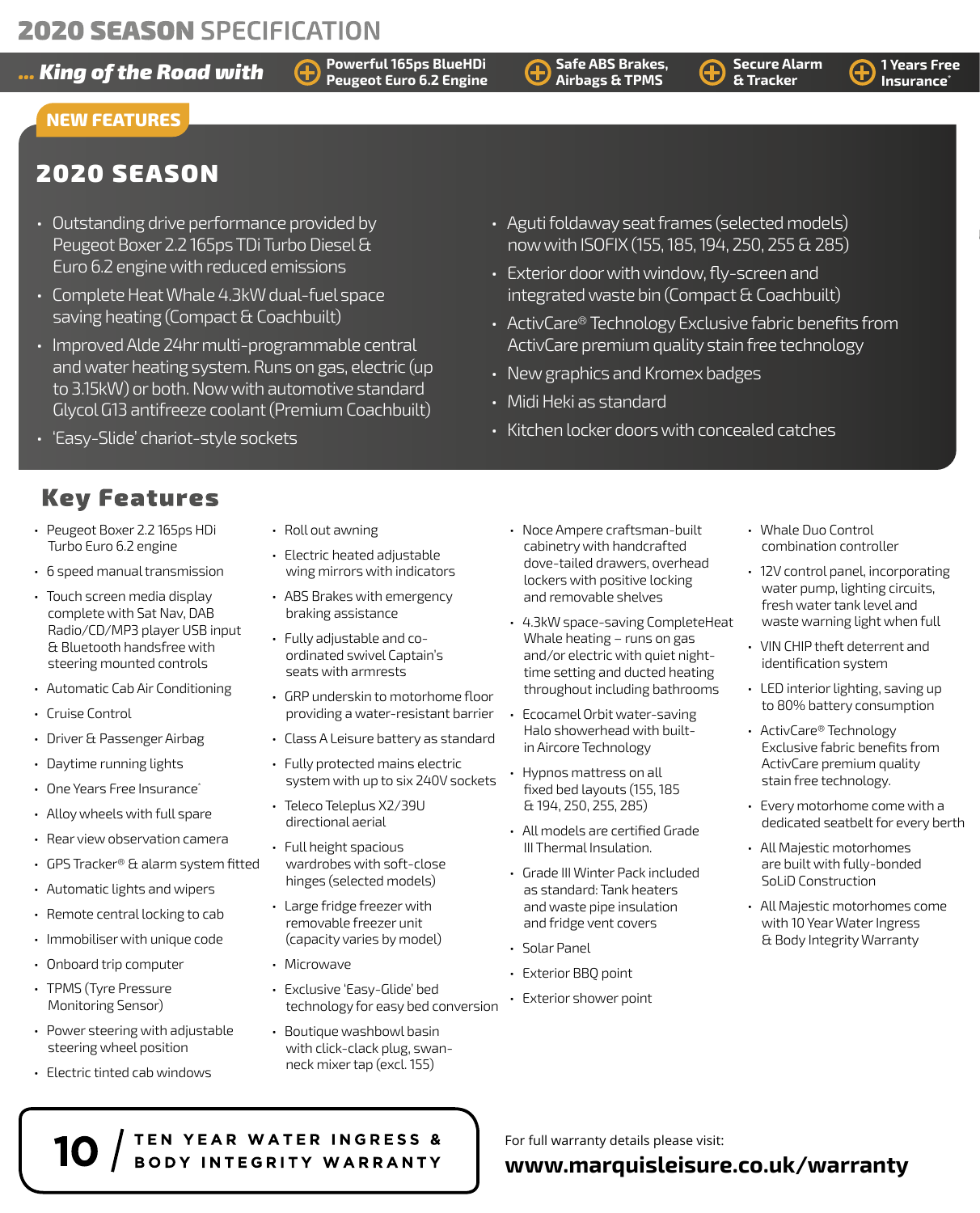|                                                                    | <b>Majestic 115</b>                             | <b>Majestic 155</b>                                | <b>Majestic 175</b>                                                                                | <b>Majestic 185</b>                                                                                         | <b>Majestic 194</b>                                                                          | <b>Majestic 196</b>                              |
|--------------------------------------------------------------------|-------------------------------------------------|----------------------------------------------------|----------------------------------------------------------------------------------------------------|-------------------------------------------------------------------------------------------------------------|----------------------------------------------------------------------------------------------|--------------------------------------------------|
|                                                                    |                                                 |                                                    |                                                                                                    |                                                                                                             |                                                                                              |                                                  |
| <b>Coachbuilts</b>                                                 |                                                 |                                                    |                                                                                                    |                                                                                                             |                                                                                              |                                                  |
| Euro 6.2 Peugeot Boxer 6-Speed<br>BlueHDI Turbo Diesel             | 165ps Manual                                    | 165ps Manual                                       | 165ps Manual                                                                                       | 165ps Manual                                                                                                | 165ps Manual                                                                                 | 165ps Manual                                     |
| No. of berths                                                      | $\overline{2}$                                  | $\overline{4}$                                     | $\overline{2}$                                                                                     | $\overline{4}$                                                                                              | $\overline{4}$                                                                               | 6                                                |
| Designated seats inc driver                                        | $\overline{2}$                                  | $\overline{4}$                                     | $\overline{2}$                                                                                     | $\overline{4}$                                                                                              | $\overline{4}$                                                                               | 6                                                |
| Exterior length                                                    | 5700mm / 18'8"                                  | 7020mm / 23'0"                                     | 7020mm / 23'0"                                                                                     | 7338mm / 24'1"                                                                                              | 7338mm / 24'1"                                                                               | 7338mm / 24'1"                                   |
| Overall width inc mirrors                                          | 2690mm / 8'10"                                  | 2690mm / 8'10"                                     | 2690mm / 8'10"                                                                                     | 2690mm / 8'10"                                                                                              | 2690mm / 8'10"                                                                               | 2690mm / 8'10"                                   |
| Overall body width                                                 | 2200mm / 7'2"                                   | 2200mm / 7'2"                                      | 2200mm / 7'2"                                                                                      | 2200mm / 7'2"                                                                                               | 2200mm / 7'2"                                                                                | 2200mm / 7'2"                                    |
| Overall height inc aerial                                          | 2820mm / 9'3"                                   | 2820mm / 9'3"                                      | 2820mm / 9'3"                                                                                      | 2820mm / 9'3"                                                                                               | 2820mm / 9'3"                                                                                | 2870mm / 9'5"                                    |
| Maximum headroom                                                   | 2030mm / 6'8"                                   | 2030mm / 6'8"                                      | 2030mm / 6'8"                                                                                      | 2030mm / 6'8"                                                                                               | 2030mm / 6'8"                                                                                | 2080mm / 6'10"                                   |
| Interior width                                                     | 2074mm / 6'10"                                  | 2074mm / 6'10"                                     | 2074mm / 6'10"                                                                                     | 2074mm / 6'10"                                                                                              | 2074mm / 6'10"                                                                               | 2074mm / 6'10"                                   |
| Tyre size                                                          | 215/70 R15 CP                                   | 215/70 R15 CP                                      | 215/70 R15 CP                                                                                      | 215/70 R15 CP                                                                                               | 215/70 R15 CP                                                                                | 215/70 R15 CP                                    |
| Tyre pressure at PSi - Front   Rear                                | 494 / 72   543 / 79                             | 494 / 72   543 / 79                                | 494 / 72   543 / 79                                                                                | 494 / 72   543 / 79                                                                                         | 494 / 72   543 / 79                                                                          | 494 / 72   543 / 79                              |
| Max. front axle weight (kgs / cwt)                                 | 1750 / 34.38                                    | 1850 / 36.33<br>2000 / 39.28                       | 1850 / 36.33                                                                                       | 1850 / 36.33<br>2000 / 39.28                                                                                | 1850 / 36.33                                                                                 | 1850 / 36.33                                     |
| Max. rear axle weight (kgs / cwt)<br>Max. towing limit (kgs / cwt) | 1900 / 37.32<br>2000 / 39.37                    | 2000 / 39.37                                       | 2000 / 39.28<br>2000 / 39.37                                                                       | 2000 / 39.37                                                                                                | 2000 / 39.28<br>2000 / 39.37                                                                 | 2000 / 39.28<br>2000 / 39.37                     |
| Mass in running order (kgs / cwt)                                  | 2606 / 51.30                                    | 2924 / 57.56                                       | 2849 / 56.08                                                                                       | 2976 / 58.58                                                                                                | 2981 / 58.68                                                                                 | 2992 / 58.89                                     |
| Max. user payload (kgs / cwt)                                      | 694 / 13.66                                     | 576 / 11.34                                        | 651 / 12.81                                                                                        | 524/10.31                                                                                                   | 519/10.22                                                                                    | 508/10.00                                        |
| MTPLM (kgs / cwt)                                                  | 3300 / 64.96                                    | 3500 / 68.89                                       | 3500 / 68.89                                                                                       | 3500 / 68.89                                                                                                | 3500 / 68.89                                                                                 | 3500 / 68.89                                     |
| Garage Aperture Size #                                             | N/A                                             | N/A                                                | N/A                                                                                                | N/A                                                                                                         | 732mm x 1002mm                                                                               | N/A                                              |
| <b>Bed Sizes</b>                                                   |                                                 |                                                    |                                                                                                    |                                                                                                             |                                                                                              |                                                  |
|                                                                    |                                                 |                                                    |                                                                                                    |                                                                                                             |                                                                                              |                                                  |
| Front/Centre Mattress Size                                         | Double 1335mm x 2080mm /<br>$4'5' \times 6'10'$ | Double 1180mm x 2080mm /<br>$3'10'' \times 6'10''$ | Double 1330mm x 2080mm /<br>$4'4'' \times 6'10''$<br>-OR-2 x Single 1855mm x 720mm<br>/6'1" x 2'4" | Double 2080mm x 1215mm /<br>$6'10'' \times 4'0''$                                                           | Double 1025mm x 2080mm /<br>$3'4'' \times 6'10''$                                            | Double 1200mm x 2075mm /<br>3'11" x 6'10"        |
| Rear Mattress Size                                                 | N/A                                             | Double 1920mm x 1380mm /<br>$6'4' \times 4'6'$     | N/A                                                                                                | 1 x Single 1860mm x 700mm /<br>$6'1'' \times 2'4''$<br>1 x Single 1790mm x 700mm /<br>$5'10'' \times 2'4''$ | Double 1305mm x 2080mm /<br>$43'' \times 69''$<br>-OR- Singles 1825mm x 790mm<br>/6'0" x 27" | Double 1475mm x 2075mm /<br>4'10" x 6'10"        |
| Drop Down Bed Mattress Size                                        | N/A                                             | N/A                                                | N/A                                                                                                | N/A                                                                                                         | N/A                                                                                          | Double 1850mm x 1410mm /<br>$6'1'' \times 4'8''$ |
|                                                                    | <b>Majestic 105</b>                             |                                                    | <b>Majestic 120</b>                                                                                |                                                                                                             | <b>Majestic 135</b>                                                                          |                                                  |
| <b>Compact</b><br><b>Coachbuilts</b>                               |                                                 |                                                    |                                                                                                    |                                                                                                             |                                                                                              |                                                  |
| Euro 6.2 Peugeot Boxer 6-Speed<br><b>BlueHDI Turbo Diesel</b>      |                                                 | 165ps Manual                                       | 165ps Manual                                                                                       |                                                                                                             |                                                                                              | 165ps Manual                                     |
| No. of berths<br>Designated seats inc driver                       |                                                 | 2<br>$\overline{2}$                                |                                                                                                    | $\overline{2}$<br>$\overline{2}$                                                                            | $\overline{4}$                                                                               | 3                                                |
| Exterior length                                                    |                                                 | 5999mm / 19'8"                                     | 5999mm / 19'8"                                                                                     |                                                                                                             | 5999mm / 19'8"                                                                               |                                                  |
| Overall width inc mirrors                                          |                                                 | 2600mm / 8'6"                                      |                                                                                                    | 2600mm / 8'6"                                                                                               | 2600mm / 8'6"                                                                                |                                                  |
| Overall body width                                                 |                                                 | 2140mm / 7'0"                                      |                                                                                                    | 2140mm / 7'0"                                                                                               |                                                                                              | 2140mm / 7'0"                                    |
| Overall height inc aerial                                          |                                                 | 2725 / 8'11"                                       |                                                                                                    | 2725 / 8'11"                                                                                                | 2725 / 8'11"                                                                                 |                                                  |
| Maximum headroom                                                   |                                                 | 1930mm / 6'4"                                      | 1930mm / 6'4"                                                                                      |                                                                                                             |                                                                                              | 1930mm / 6'4"                                    |
| Interior width                                                     |                                                 | 2000mm / 6'7"                                      |                                                                                                    | 2000mm / 6'7"                                                                                               | 2000mm / 6'7"                                                                                |                                                  |
| Tyre size                                                          |                                                 | 215/70 R15 CP                                      |                                                                                                    | 215/70 R15 CP                                                                                               | 215/70 R15 CP                                                                                |                                                  |
| Tyre pressure at PSi - Front   Rear                                |                                                 | 494 / 72   543 / 79                                |                                                                                                    | 494 / 72   543 / 79                                                                                         | 494 / 72   543 / 79                                                                          |                                                  |
| Max. front axle weight (kgs / cwt)                                 |                                                 | 1750 / 34.45                                       | 1750 / 34.45                                                                                       |                                                                                                             |                                                                                              | 1750 / 34.45                                     |
| Max. rear axle weight (kgs / cwt)                                  |                                                 | 1900 / 37.40                                       | 1900 / 37.40                                                                                       |                                                                                                             |                                                                                              | 1900 / 37.40                                     |
| Max. towing limit (kgs / cwt)                                      |                                                 |                                                    |                                                                                                    |                                                                                                             |                                                                                              | 2000 / 39.37                                     |
|                                                                    |                                                 | 2000 / 39.37                                       | 2000 / 39.37                                                                                       |                                                                                                             |                                                                                              |                                                  |
| Mass in running order (kgs / cwt)                                  |                                                 | 2624 / 51.65                                       |                                                                                                    | 2593 / 51.04                                                                                                |                                                                                              | 2679 / 52.73                                     |
| Max. user payload (kgs / cwt)                                      |                                                 | 676 / 13.31                                        |                                                                                                    | 707/13.92                                                                                                   | 621/12.22                                                                                    |                                                  |
| MTPLM (kgs / cwt)                                                  |                                                 | 3300 / 64.96                                       | 3300 / 64.96                                                                                       |                                                                                                             |                                                                                              | 3300 / 64.96                                     |
| <b>Bed Sizes</b>                                                   |                                                 |                                                    |                                                                                                    |                                                                                                             |                                                                                              |                                                  |
| Front/Centre Mattress Size                                         |                                                 | Double 1180mm x 2000mm / 3'10" x 67"               |                                                                                                    | N/A                                                                                                         | Single 1575mm x 600mm / 5'2" x 2'0"                                                          |                                                  |